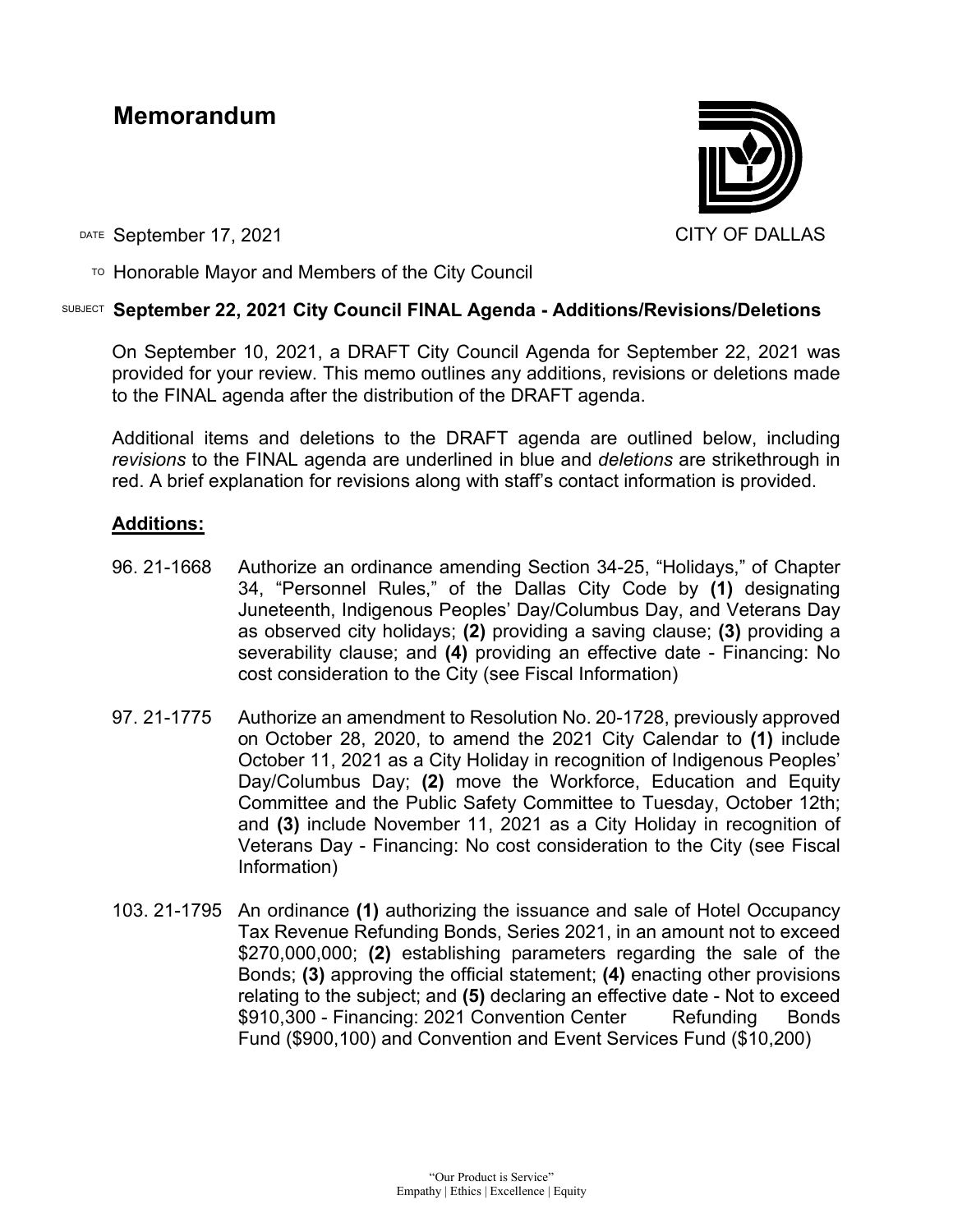#### SUBJECT **September 22, 2021 City Council FINAL Agenda - Additions/Revisions/Deletions**

PH1. 21-1361 A public hearing to receive comments on a \$0.7733 per \$100 valuation property tax rate for the 2021-22 fiscal year as discussed on August 25, 2021; City Council will vote to adopt a tax rate on Wednesday, September 22, 2021 at Dallas City Hall, City Council Chambers - Financing: No cost consideration to the City

#### **Revisions:**

- 5. 21-1438 Authorize a First Amendment to the concession contract with Lamar Airport Advertising S/W Joint Venture, d/b/a Lamar Airport Advertising Company, a Dallas Love Field advertising concessionaire to **(1)** exercise both one year renewal terms for Lamar Airport Advertising and **(2)** add two extension years to the contract - Estimated Revenue: Aviation Fund \$1,622,605.00 This item is being revised to update the vendor name. Please contact Mark Duebner, Director, Department of Aviation, at 214-670-6077, for more information.
- 40. 21-806 A resolution adopting the School Traffic Safety Guide as a comprehensive policy guide for school-related traffic policies, practices, and procedures that impact the planning, design, construction, and operation of streets - Financing: No cost consideration to the City This item is being revised to include additional backup for the item as well as a link to the draft guide. Please contact Ghassan Khankarli, Director, Department of Transportation, at 214-670-671-8451, for more information.
- 45. 21-1597 Authorize **(1)** contracts with fully-licensed childcare providers **(Exhibit A),** and with any other fully-licensed childcare providers, pursuant to the Early Childhood and Out-of-School Time Services Program (the "ECOSTS Program"), selected by eligible parents who meet the requirements of the program; **(2)** approve program statement for the ECOSTS Provider Assistance Program **(Attachment A)**, to provide financial support to City of Dallas Early Childhood and Out of School Time Services Providers who have been adversely impacted by the COVID-19 pandemic; and **(3)** execute all documents and agreements necessary to implement the ECOSTS Provider Assistance Program for the period of October 1, 2021 through September 30, 2022 - Not to exceed \$625,000.00 - Financing: 2021-22 Community Development Block Grant Fund (\$550,000.00) and 2020 CARES Act Relief CDBG #3 Fund (\$75,000.00) This item is being revised to edit the Resolution, Attachment and Exhibit.

Please contact Jessica Galleshaw, Director, Office of Community Care, at 214-670-5113, for more information.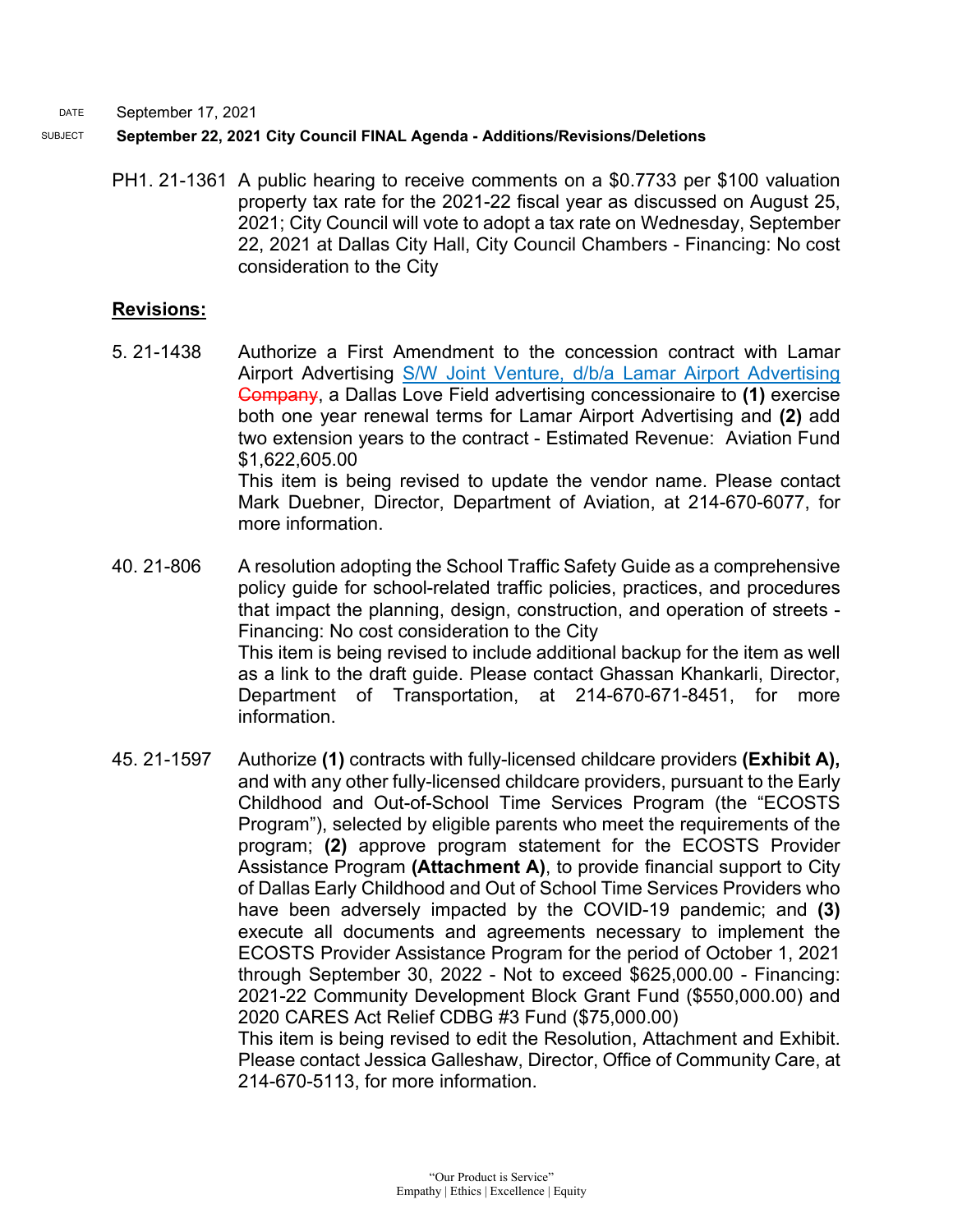#### SUBJECT **September 22, 2021 City Council FINAL Agenda - Additions/Revisions/Deletions**

- 49. 21-1675 A resolution to approve the Dallas Fort Worth International Airport Board's FY 2022 **proposed** budget - Financing: No cost consideration to the City This item is being revised to reflect the change in budget's status from proposed to finalized. Please contact Brett Wilkinson, Director, Office of Government Affairs, at 214-670-5797, for more information.
- 52. 21-1666 Authorize a three-year cooperative purchasing agreement in the amount of \$2,523,826.92, with two one-year renewal options in a total amount of \$1,484,572.44, as detailed in the Fiscal Information section, for software, equipment, maintenance, and support for an automated shift management and scheduling system for public safety employees and a timekeeping system for non-exempt workers across the City for the Department of Information and Technology and Services with immixTechnology, Inc. through the Texas Department of Information Resources cooperative agreement - Total not to exceed \$4,008,399.36 - Financing: General Fund (\$1,948,564.54), Information Technology Equipment Fund (\$308,948.60) and Data Services Fund (\$1,750,886.22) (subject to annual appropriations) This item is being revised due to administrative revision made to reflect

the full scope of the agreement. Please contact Chhunny Chhean, Director, Office of Procurement Services, at 214-670-3519, for more information.

72. 21-1674 Authorize the purchase of insurance policies for commercial property, boiler and machinery and loss control, terrorism, cyber liability, fine arts, crime, aviation, flood, media professional liability, general liability, and other lines of coverage as needed for the period October 1, 2021 to September 30, 2022 - Not to exceed \$8,948,035.96 - Financing: Risk Management Fund

This item is being revised to update the Resolution. Please contact Helendra Ruiz, Risk Transfer Administrator, Office of Risk Management, at 214-670-4224, for more information.

74. 21-1372 Authorize a professional services contract with DAL-TECH Engineering, Inc. for conceptual design, surveying and geotechnical services of Anderson Bonner Park erosion control design of gabion wall along White Rock Creek and adjacent to White Rock Creek Trail including storm water pipe, headwalls, survey, geotech, flood plain permits, and miscellaneous drainage improvements, near the 12000 block of Park Central Drive - Not to exceed \$236,448.00 - Financing: Park and Recreation Facilities (B) Fund (2017 General Obligation Bond Fund) (\$122,008.00), Flood Protection and Storm Drainage Facilities Fund (2012 General Obligation Bond Fund) (\$77,724.92), and Flood Protection/Storm Drainage Fund (1995 General Obligation Bond Fund) (\$36,715.08)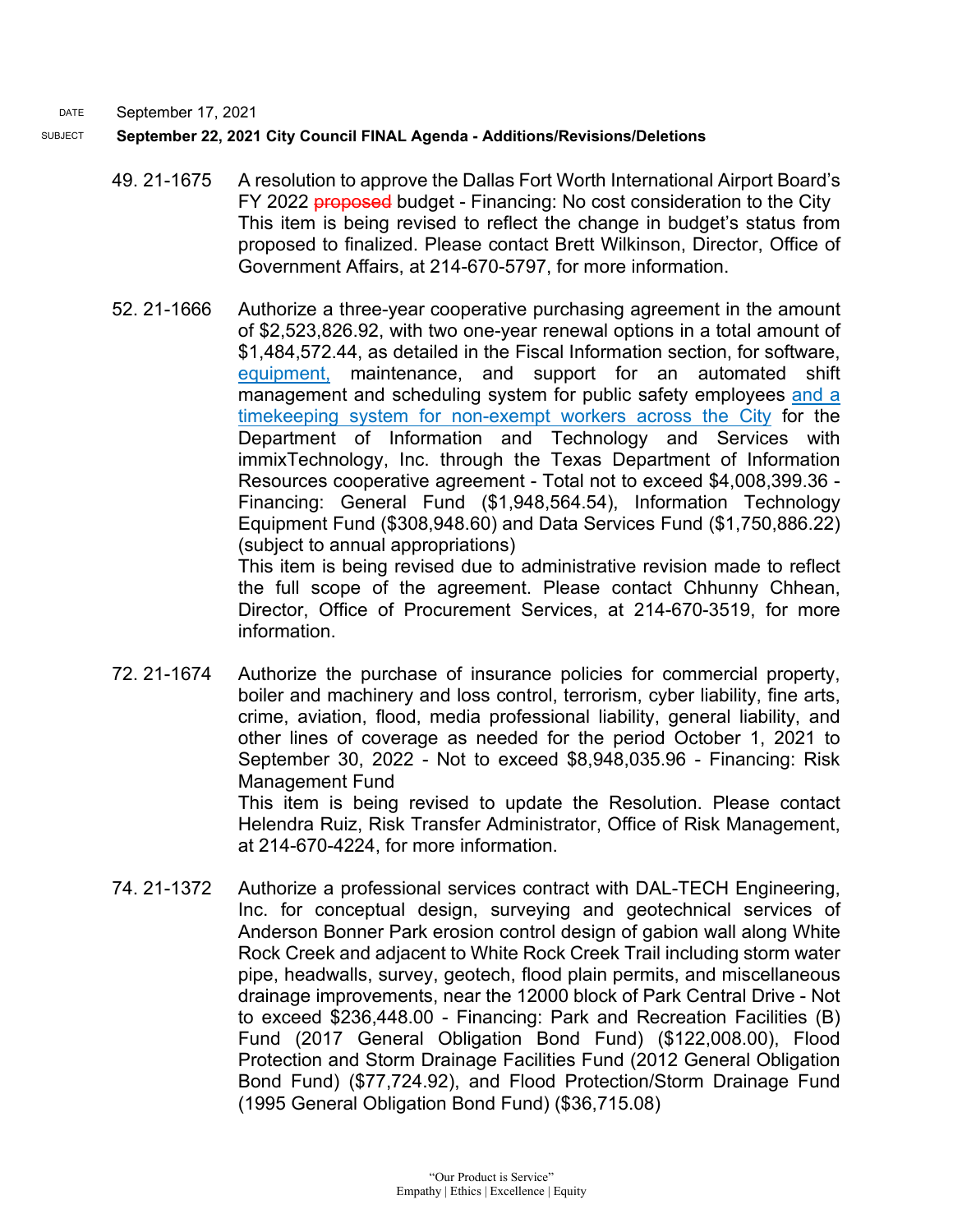#### SUBJECT **September 22, 2021 City Council FINAL Agenda - Additions/Revisions/Deletions**

This item is being revised to update the Contract ID in the Resolution. Please contact Leong Lim, Senior Park Manager, Park & Recreation Department, at 214-670-7753, for more information.

- 90. 21-1628 A resolution ratifying the increase in total property tax revenues reflected in the FY 2021-22 budget - Estimated Revenue: \$48,121,203 (100 percent collection rate) This item is being revised to add additional language in the Background of the Agenda Information Sheet regarding State law requirements. Please contact Jack Ireland, Director, Budget and Management Services, at [jack.ireland@dallascityhall.com,](mailto:jack.ireland@dallascityhall.com) for more information.
- 93. 21-1692 Authorize **(1)** position changes; **(2)** approval of Civilian salary schedules for fiscal year 2021-22; **(3)** merit pay increases for civilian staff effective October 13 6, 2021; and **(4)** increase the minimum civilian hiring rate to \$15.50; **(5)** adding new pay schedules for uniformed Fire and Police; and **(6)** adding a new salary schedule for uniformed Fire and Police Executives - Financing: This action has no cost consideration to the City (see Fiscal Information)

This item is being revised to update the effective date for the civilian merit increases to October 6, 2021. Please contact Nina Arias, Director, Department of Human Resources, at 214-671-9050, for more information.

94. 21-1694 Authorize **(1)** approval of the proposed plan design effective January 1, 2022; and **(2)** approval of the proposed health coverage plans and premium rates including all of the separate health benefit plans for retirees and their families including the self-insured health plans - Financing: Employee Benefits Fund and City Employee/Retiree Contributions (see Fiscal Information)

This item is being revised to include Health Plan presentation. Please contact Nina Arias, Director, Department of Human Resources, at 214- 671-9050, for more information.

98. 21-1723 Authorize the endorsement of Councilmember Adam McGough as the City's candidate for the 2022 National League of Cities Board of Directors - Financing: No cost consideration to the City This item is being revised to remove a paragraph in the Background section. Please contact Carrie Rogers, Director, Mayor and City Council Office, at 214-670-5682, for more information.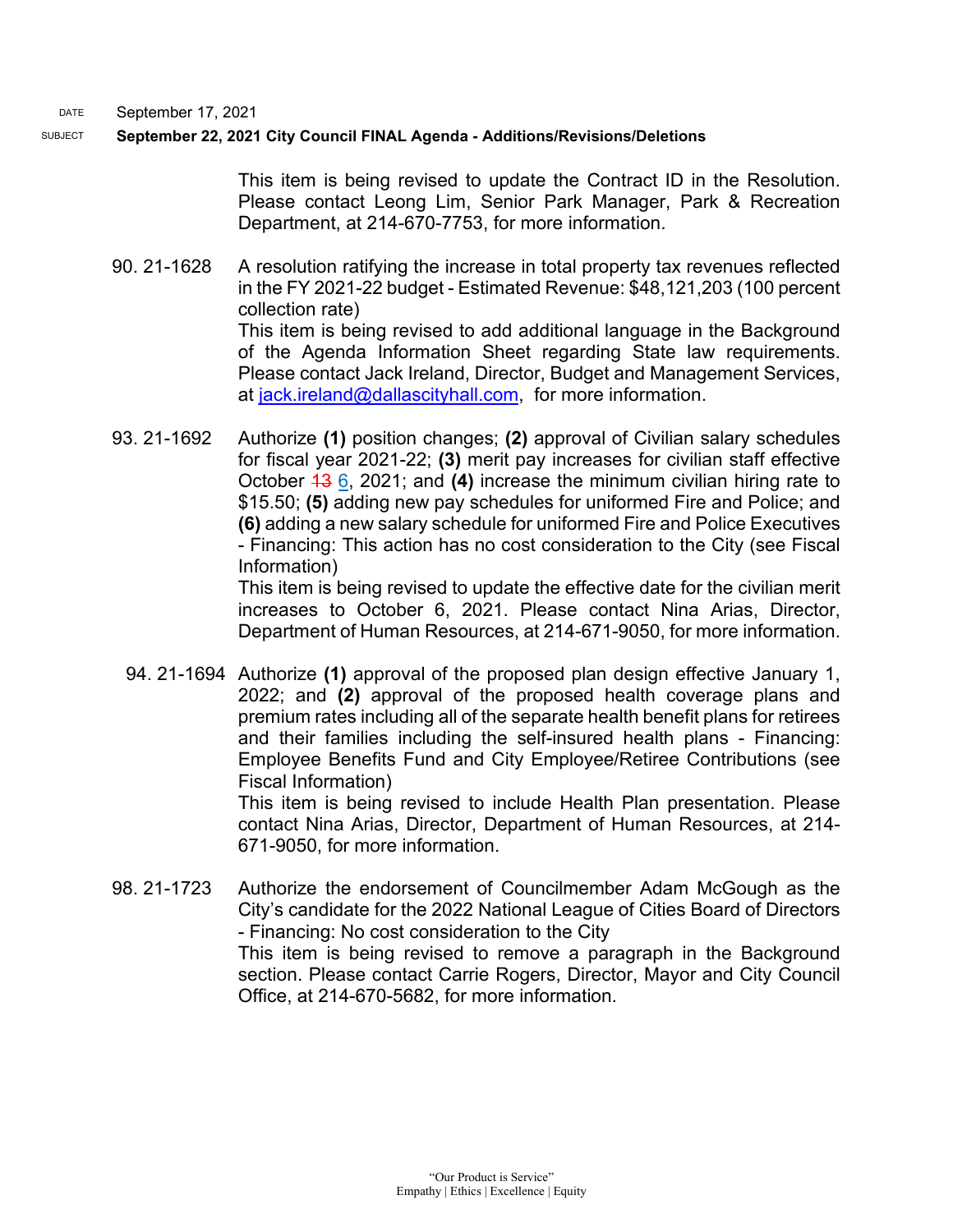#### DATE September 17, 2021 SUBJECT **September 22, 2021 City Council FINAL Agenda - Additions/Revisions/Deletions**

Z4. 21-1660 A public hearing to receive comments regarding an application for and an ordinance granting an amendment to Planned Development District No. 878, on the northeast corner of Arapaho Road and Knoll Trail Drive Recommendation of Staff and CPC: Approval, subject to a revised conceptual plan, a development plan for Subarea A, a landscape plan for Subarea A, and conditions

Z201-208(KC)

This item is being revised to update the Case Report. Please contact Andreea Udrea, Interim Assistant Director, Department of Sustainable Development and Construction at 214-670-5803, for more information.

Agenda Items #38 and #39 were revised to update the Category Type and DBE Goal under the M/WBE Information section.

File IDs 21-1668 (#96) and 21-1775 (#97) are Addition items placed under Items for Individual Consideration to be considered collectively with Items #92-95. This has caused a renumbering to several items from #96-102.

# **Deletions:**

67. 21-1609 Authorize a three-year service price agreement for pumps, pump parts, and pump overhaul repair services - Anytime Pump Service Company dba CIE in the estimated amount of \$7,138,350.00, Xylem Water Solutions USA, Inc. in the estimated amount of \$1,049,628.53, and Allen's Electric Motor Service, Inc. in the estimated amount of \$709,523.00, lowest responsible bidders of six - Total estimated amount of \$8,897,501.53 - Financing: General Fund (\$1,349,800.00), Water Utilities Fund (\$6,732,118.53), and Stormwater Drainage Management Operations Fund (\$815,583.00) This item is being deleted due to supplier submitting a conditional bid. Please contact Chhunny Chhean, Director, Office of Procurement Services, at 214-670-3519, for more information.

A memorandum was previously provided to Committee and/or City Council regarding the following items. A link to the memos is attached for more information.

14. 21-1480 Authorize **(1)** the sale of up to 29 Land Transfer lots to Confia Homes, L.L.C., and/or its affiliates (Developer) subject to restrictive covenants, a right of reverter, and execution of all necessary documents, pursuant to the City's Land Transfer Program - Estimated Revenue: General Fund \$34,873.81; **(2)** the release of lien for all non-tax City liens, notices, or orders that were filed on up to 29 Land Transfer lots sold to Developer prior to or subsequent to the deeds transferring the lots to the City of Dallas; and **(3)** execution of a development agreement with Developer for the construction of up to 29 single-family homes on the Land Transfer lots - Estimated Revenue Foregone: \$125,949.18 (see Fiscal Information)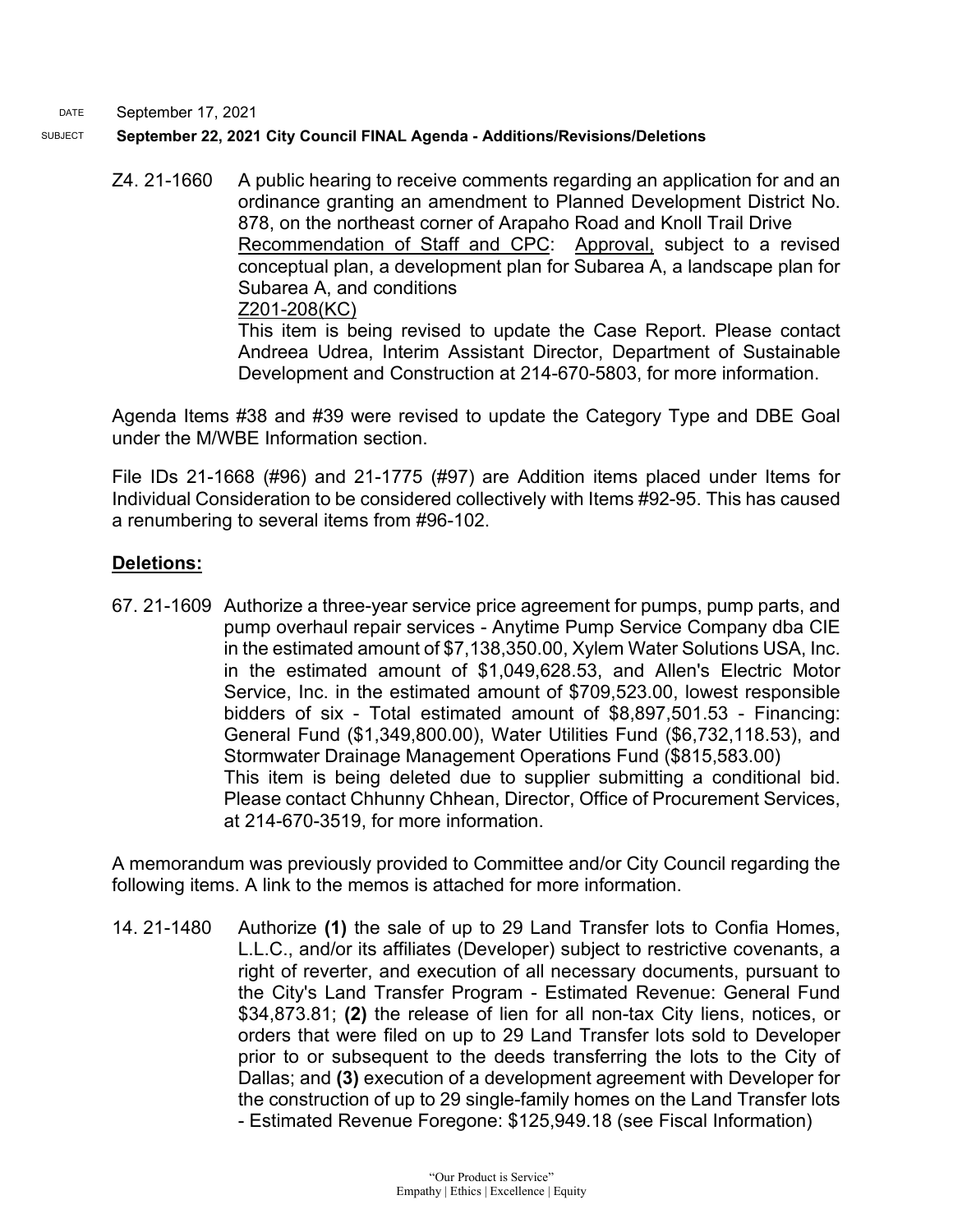SUBJECT **September 22, 2021 City Council FINAL Agenda - Additions/Revisions/Deletions**

[The Housing and Homelessness Solutions Committee was briefed by](http://cityofdallas.legistar.com/gateway.aspx?M=F&ID=2c5c840f-3b68-4521-a4e7-bed6724b1f19.pdf)  [memorandum regarding this matter on August 23, 2021.](http://cityofdallas.legistar.com/gateway.aspx?M=F&ID=2c5c840f-3b68-4521-a4e7-bed6724b1f19.pdf)

- 15. 21-1547 Authorize **(1)** the transfer of improved property located at 5210 Bexar Street ("Property") to H.I.S. BridgeBuilders subject to restrictive covenants, a right to revert, and execution of all necessary documents, pursuant to Section 253.011 of the Texas Local Government Code ("Code"); and **(2)** execution of an agreement pursuant to the Code to ensure that the Property is used in a manner that primarily promotes a public purpose of the City - Financing: No cost consideration to the City [The Housing and Homelessness Solutions Committee was briefed by](https://cityofdallas.legistar.com/View.ashx?M=F&ID=9255775&GUID=7C66DDBE-FD3B-48C1-97C0-5FFEC9293CA9)  [memorandum regarding this matter on August 23, 2021.](https://cityofdallas.legistar.com/View.ashx?M=F&ID=9255775&GUID=7C66DDBE-FD3B-48C1-97C0-5FFEC9293CA9)
- 16. 21-1422 Authorize an amendment to the repayable loan agreement and security documents with Central Dallas Community Development Corporation for the CityWalk at Akard Project at 511 North Akard Street to extend the loan term from December 2030 to June 30, 2032, to comply with the terms of refinancing - Financing: No cost consideration to the City [The Housing and Homelessness Solutions Committee was briefed by](http://cityofdallas.legistar.com/gateway.aspx?M=F&ID=24dc529b-e35c-4e0f-8815-6eb8fb891ab8.pdf)  [memorandum on August 23, 2021.](http://cityofdallas.legistar.com/gateway.aspx?M=F&ID=24dc529b-e35c-4e0f-8815-6eb8fb891ab8.pdf)
- 41. 21-1670 Authorize an Interlocal Agreement for Biomedical On-Line Supervision with Dallas County Hospital District d/b/a Parkland Health and Hospital System for a twelve-month period October 1, 2021 to September 30, 2022 - Not to exceed \$603,652.00 - Financing: General Fund (subject to appropriations) [The Public Safety Committee was briefed by memorandum regarding](http://cityofdallas.legistar.com/gateway.aspx?M=F&ID=b8d1da49-1693-4741-9ad8-ffc063787f98.pdf)  [this matter on September 13, 2021.](http://cityofdallas.legistar.com/gateway.aspx?M=F&ID=b8d1da49-1693-4741-9ad8-ffc063787f98.pdf)
- 42. 21-1672 Authorize a Supplemental Agreement No. 3 to the medical direction services and EMS Quality Management Program as required by the state with The University of Texas Southwestern Medical Center at Dallas for the period October 1, 2021 through September 30, 2022 - Not to exceed \$1,291,485.83 - Financing: General Fund (subject to appropriations) [The Public Safety Committee was briefed by memorandum regarding](http://cityofdallas.legistar.com/gateway.aspx?M=F&ID=46a5caee-7edc-49b3-a98c-d36cac8e0f08.pdf)  [this matter on September 13, 2021.](http://cityofdallas.legistar.com/gateway.aspx?M=F&ID=46a5caee-7edc-49b3-a98c-d36cac8e0f08.pdf)
- 45. 21-1597 Authorize **(1)** contracts with fully-licensed childcare providers **(Exhibit A),** and with any other fully-licensed childcare providers, pursuant to the Early Childhood and Out-of-School Time Services Program (the "ECOSTS Program"), selected by eligible parents who meet the requirements of the program; **(2)** approve program statement for the ECOSTS Provider Assistance Program **(Attachment A)**, to provide financial support to City of Dallas Early Childhood and Out of School Time Services Providers who have been adversely impacted by the COVID-19 pandemic; and **(3)** execute all documents and agreements necessary to implement the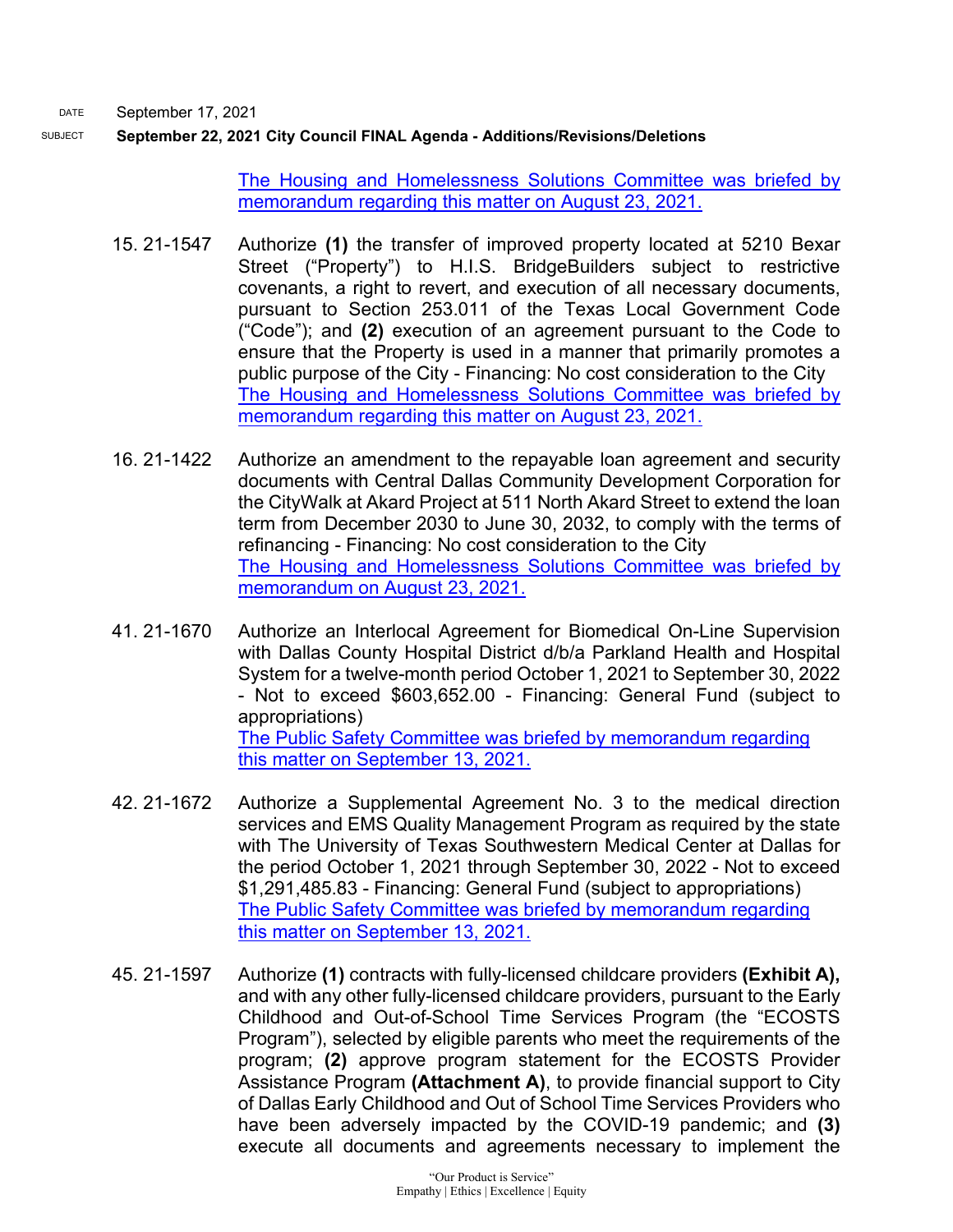#### SUBJECT **September 22, 2021 City Council FINAL Agenda - Additions/Revisions/Deletions**

ECOSTS Provider Assistance Program for the period of October 1, 2021 through September 30, 2022 - Not to exceed \$625,000.00 - Financing: 2021-22 Community Development Block Grant Fund (\$550,000.00) and 2020 CARES Act Relief CDBG #3 Fund (\$75,000.00) [The Workforce, Education and Equity Committee was](http://cityofdallas.legistar.com/gateway.aspx?M=F&ID=db211864-64dc-4bf4-b2aa-d3a763e019d1.pdf) briefed by [memorandum regarding this matter on September 13, 2021.](http://cityofdallas.legistar.com/gateway.aspx?M=F&ID=db211864-64dc-4bf4-b2aa-d3a763e019d1.pdf)

- 46. 21-1593 Authorize the second and final, one-year renewal options to the service contract with Senior Citizens of Greater Dallas, Inc. to provide nursing home ombudsman services, which includes: receiving, investigating and resolving complaints and assisting in obtaining goods or services for seniors residing in nursing homes and assisted living facilities within the city of Dallas for the period of October 1, 2021 through September 30, 2022 - Not to exceed \$116,868.00, from \$233,736 to \$350,604 - Financing: General Fund (subject to annual appropriations) The Quality of Life Committee will be briefed by memorandum regarding this matter on September 20, 2021.
- 47. 21-1592 Authorize the second of two, one-year renewal options to the interlocal agreement with Texas A&M University Health Science Center dba Texas A&M University College of Dentistry to administer the Clinical Dental Care Services Program by providing dental health services to seniors 60 and older residing in the city of Dallas for the period of October 1, 2021 through September 30, 2022 - Not to exceed \$250,000.00, from \$620,000.00 to \$870,000.00 - Financing: General Fund (subject to appropriations) The Quality of Life Committee will be briefed by memorandum regarding this matter on September 20, 2021.
- 62. 21-1728 Authorize a two-year service contract for re-entry services, including social services, job skills training, and workforce support for the Office of Community Care and Office of Economic Development - Dallas Leadership Foundation in the amount of \$500,000 and Metroplex Economic Development Corporation in the amount of \$500,000, most advantageous proposers of three - Total not to exceed \$1,000,000 - Financing: General Fund (subject to annual appropriations) [The Workforce, Education and Equity Committee was briefed by](http://cityofdallas.legistar.com/gateway.aspx?M=F&ID=db211864-64dc-4bf4-b2aa-d3a763e019d1.pdf)  [memorandum on September 13, 2021.](http://cityofdallas.legistar.com/gateway.aspx?M=F&ID=db211864-64dc-4bf4-b2aa-d3a763e019d1.pdf)
- 82. 21-1549 Authorize the **(1)** deposit of the amount awarded by the Special Commissioners in the condemnation proceeding styled CITY OF DALLAS VS. IC PROPERTIES II, LLC, A TEXAS LIMITED LIABILITY COMPANY, et al., Cause No. CC-21-00968-B, pending in Dallas County Court at Law No. 1, for acquisition from IC Properties II, LLC, of two unimproved tracts of land containing a total of approximately 116,798 square feet located near the intersection of Jefferson Boulevard Viaduct and Colorado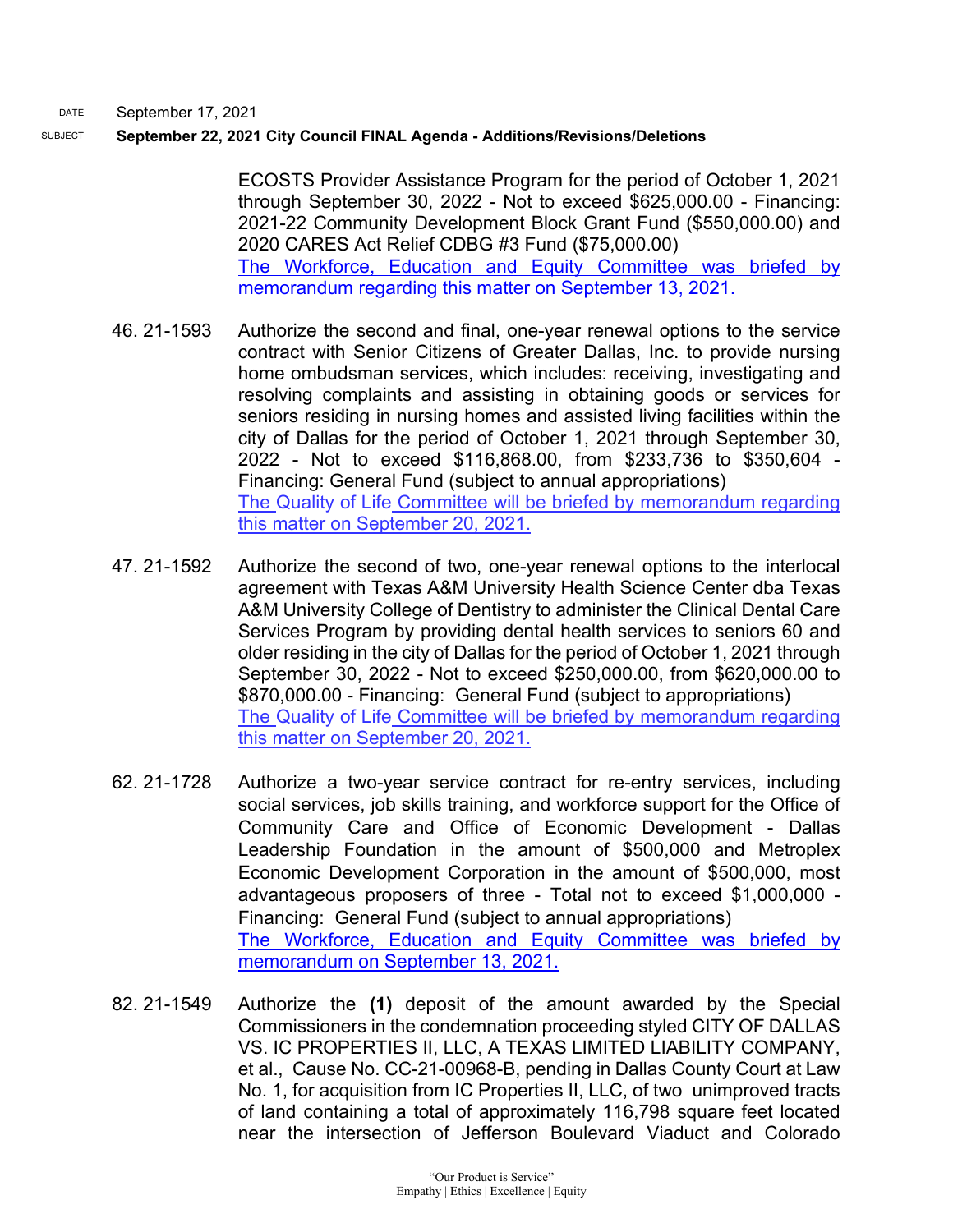#### SUBJECT **September 22, 2021 City Council FINAL Agenda - Additions/Revisions/Deletions**

Boulevard East for the Dallas Floodway Project; and **(2)** settlement of the condemnation proceeding for an amount not to exceed the award - Not to exceed \$5,659,425.00, increased from \$2,098,430.00 (\$2,081,430.00, plus closing costs and title expenses not to exceed \$17,000.00) to \$7,757,855.00 (\$7,719,855.00, plus closing costs and title expenses not to exceed \$38,000.00) - Financing: Trinity River Corridor Fund (1998 General Obligation Bond Fund) (\$5,621,425.00) and the Flood Protection and Storm Drainage Facilities Fund (2006 General Obligation Bond Fund) (\$38,000.00) City Council was briefed by memorandum regarding this matter on

September 17, 2021.

- 96. 21-1668 Authorize an ordinance amending Section 34-25, "Holidays," of Chapter 34, "Personnel Rules," of the Dallas City Code by **(1)** designating Juneteenth, Indigenous Peoples' Day/Columbus Day, and Veterans Day as observed city holidays; **(2)** providing a saving clause; **(3)** providing a severability clause; and **(4)** providing an effective date - Financing: No cost consideration to the City (see Fiscal Information) [City Council was briefed by memorandum regarding this matter on](https://dallascityhall.com/government/citymanager/Documents/FY%2020-21%20Memos/2021%20Calendar%20Memo_New%20Holidays_091721.pdf)  [September 17, 2021.](https://dallascityhall.com/government/citymanager/Documents/FY%2020-21%20Memos/2021%20Calendar%20Memo_New%20Holidays_091721.pdf)
- 97. 21-1775 Authorize an amendment to Resolution No. 20-1728, previously approved on October 28, 2020, to amend the 2021 City Calendar to **(1)** include October 11, 2021 as a City Holiday in recognition of Indigenous Peoples' Day/Columbus Day; **(2)** move the Workforce, Education and Equity Committee and the Public Safety Committee to Tuesday, October 12th; and **(3)** include November 11, 2021 as a City Holiday in recognition of Veterans Day - Financing: No cost consideration to the City (see Fiscal Information)

[City Council was briefed by memorandum regarding this matter on](https://dallascityhall.com/government/citymanager/Documents/FY%2020-21%20Memos/2021%20Calendar%20Memo_New%20Holidays_091721.pdf)  [September 17, 2021.](https://dallascityhall.com/government/citymanager/Documents/FY%2020-21%20Memos/2021%20Calendar%20Memo_New%20Holidays_091721.pdf)

101. 21-1561 Authorize the second step of acquisition for condemnation by eminent domain to acquire an unimproved tract of land containing approximately 287,786 square feet, from Southerland 37, LLC, located on East Kiest Boulevard at its intersection with Southerland Avenue for the Dallas Floodway Extension Project - Not to exceed \$147,893.00 (\$143,893.00 plus closing costs and title expenses not to exceed \$4,000.00) - Financing: Flood Protection and Storm Drainage Facilities Fund (2006 General Obligation Bond Fund) [The Mobility Solutions, Infrastructure and Sustainability Committee was](https://dallascityhall.com/government/Council%20Meeting%20Documents/msis_5__supplemental-appropriation-in-the-bipartisan-budget-act-of-2018-update-on-flood-risk-management-projects_memo_042219.pdf)  [briefed by memorandum regarding the projects and requirements related](https://dallascityhall.com/government/Council%20Meeting%20Documents/msis_5__supplemental-appropriation-in-the-bipartisan-budget-act-of-2018-update-on-flood-risk-management-projects_memo_042219.pdf)  [to the U.S. Army Corps of Engineers Supplemental Bi-](https://dallascityhall.com/government/Council%20Meeting%20Documents/msis_5__supplemental-appropriation-in-the-bipartisan-budget-act-of-2018-update-on-flood-risk-management-projects_memo_042219.pdf) Partisan Budget [Act of 2018 \(PL 115-123\) on April 22, 2019.](https://dallascityhall.com/government/Council%20Meeting%20Documents/msis_5__supplemental-appropriation-in-the-bipartisan-budget-act-of-2018-update-on-flood-risk-management-projects_memo_042219.pdf)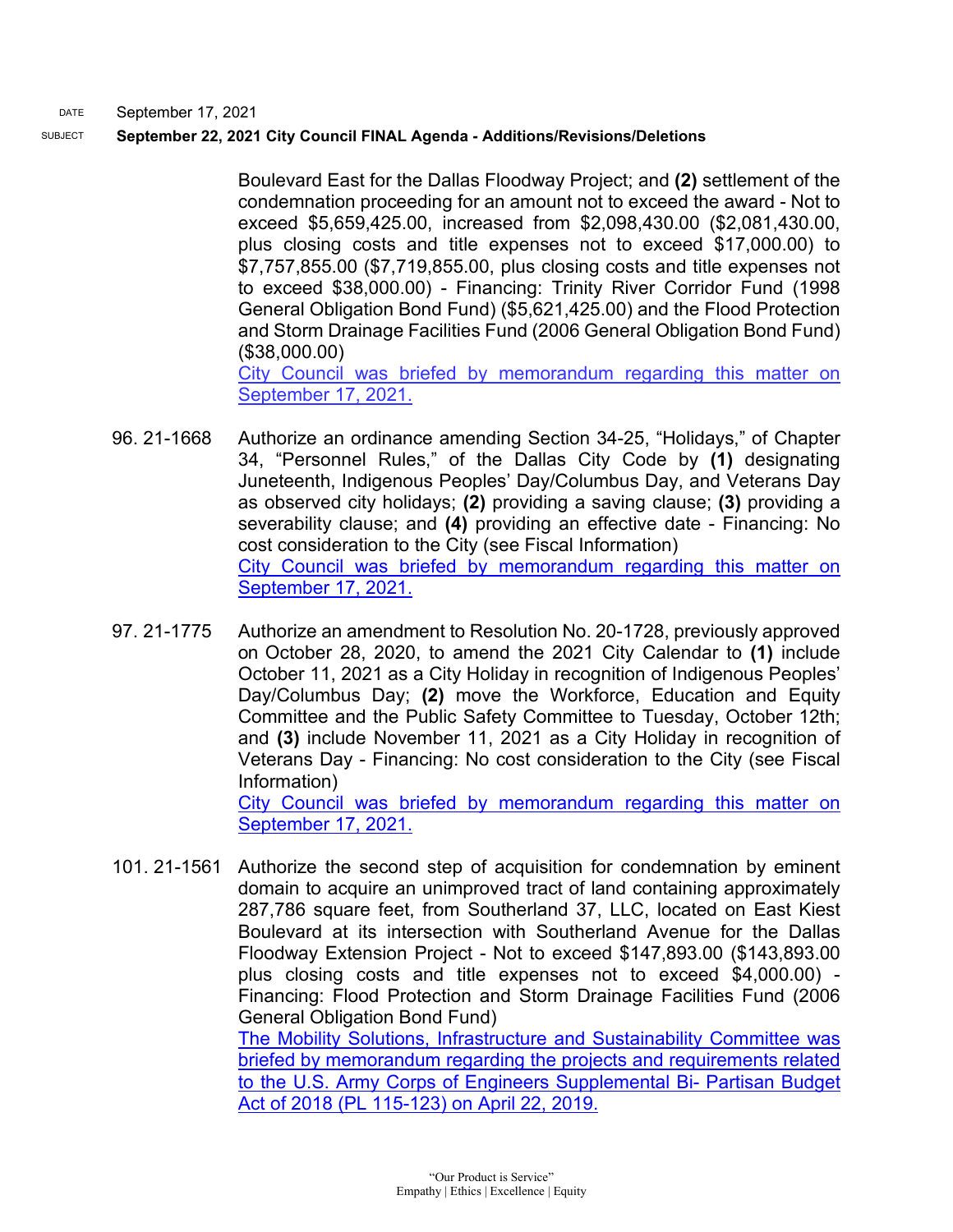## SUBJECT **September 22, 2021 City Council FINAL Agenda - Additions/Revisions/Deletions**

- 102. 21-1587 Authorize the second step of acquisition for condemnation by eminent domain to acquire an unimproved tract of land containing approximately 115,531 square feet, from Long Huynh and Kimyen Huynh, on Kiest Boulevard at its intersection with McGowan Street for the Dallas Floodway Extension Project - Not to exceed \$363,271.00 (\$359,271.00, plus closing costs and title expenses not to exceed \$4,000.00) - Financing: Flood Protection and Storm Drainage Facilities Fund (2006 General Obligation Bond Funds [The Mobility Solutions, Infrastructure and Sustainability Committee was](https://dallascityhall.com/government/Council%20Meeting%20Documents/msis_5__supplemental-appropriation-in-the-bipartisan-budget-act-of-2018-update-on-flood-risk-management-projects_memo_042219.pdf)  [briefed by memorandum regarding the projects and requirements related](https://dallascityhall.com/government/Council%20Meeting%20Documents/msis_5__supplemental-appropriation-in-the-bipartisan-budget-act-of-2018-update-on-flood-risk-management-projects_memo_042219.pdf)  [to the U.S. Army Corps of Engineers Supplemental Bi-](https://dallascityhall.com/government/Council%20Meeting%20Documents/msis_5__supplemental-appropriation-in-the-bipartisan-budget-act-of-2018-update-on-flood-risk-management-projects_memo_042219.pdf) Partisan Budget [Act of 2018 \(PL 115-123\) on April 22, 2019.](https://dallascityhall.com/government/Council%20Meeting%20Documents/msis_5__supplemental-appropriation-in-the-bipartisan-budget-act-of-2018-update-on-flood-risk-management-projects_memo_042219.pdf)
- PH2. 21-1361 A public hearing to receive comments regarding the application for and approval of the fill permit and removal of the floodplain (FP) prefix from approximately 0.11 acres of the current 0.40 acres of floodplain located at 2850 Dairy Milk Lane, within the floodplain of West Fork of Joes Creek, Fill Permit 21-03 - Financing: No cost consideration to the City [City Council was briefed by memorandum regarding this matter on](https://dallascityhall.com/government/citymanager/Documents/FY%2020-21%20Memos/Upcoming-Agenda-Item-PH2-September-22-2021-Fill-Permit-21-03-2850-Dairy-Milk-Lane-Dallas-TX-75229_memo_091721.pdf)  [September 17, 2021.](https://dallascityhall.com/government/citymanager/Documents/FY%2020-21%20Memos/Upcoming-Agenda-Item-PH2-September-22-2021-Fill-Permit-21-03-2850-Dairy-Milk-Lane-Dallas-TX-75229_memo_091721.pdf)
- PH3. 21-1397 A public hearing to receive comments regarding an application by LDG The Terrace at Southern Oaks, LP, or its affiliates (Applicant) to the Texas Department of Housing and Community Affairs (TDHCA) for 4% Non-Competitive Low Income Housing Tax Credits for The Terrace at Southern Oaks located at 3385 Southern Oaks Boulevard, Dallas, Texas 75216; and, at the close of the public hearing **(1)** adopt a Resolution of No Objection for Applicant, related to its application to TDHCA for the development of The Terrace at Southern Oaks, a multifamily development ("Development"), and **(2)** in accordance with 10 TAC § 11.3(d) (the "Administrative Code") and the Qualified Allocation Plan ("QAP"), specifically allow the construction of the Development, as required by the Administrative Code, because the Development is within one linear mile or less of the Signature at Southern Oaks (a recent 4% housing tax credit project located at 3303 Southern Oaks Boulevard), and is therefore subject to the One Mile Three Year Rule; **(3)** pursuant to 10 TAC §11.3(e) and §11.4(c)(1) and the QAP, specifically acknowledge that the Development is located in a census tract that has more than 20% Housing Tax Credit Units per total households and the proposed Development is consistent with the City's obligation to affirmatively further fair housing; and **(4)** pursuant to 10 TAC §11.101(a)(3) and the QAP, specifically acknowledge that the proposed Development is located in a census tract that has a poverty rate above 40% for individuals - Financing: No cost consideration to the City

[The Housing and Homelessness Solutions Committee was briefed](http://cityofdallas.legistar.com/gateway.aspx?M=F&ID=334aab30-828d-46a0-889a-4be217f72ec8.pdf)  [regarding this matter on August 23, 2021.](http://cityofdallas.legistar.com/gateway.aspx?M=F&ID=334aab30-828d-46a0-889a-4be217f72ec8.pdf)